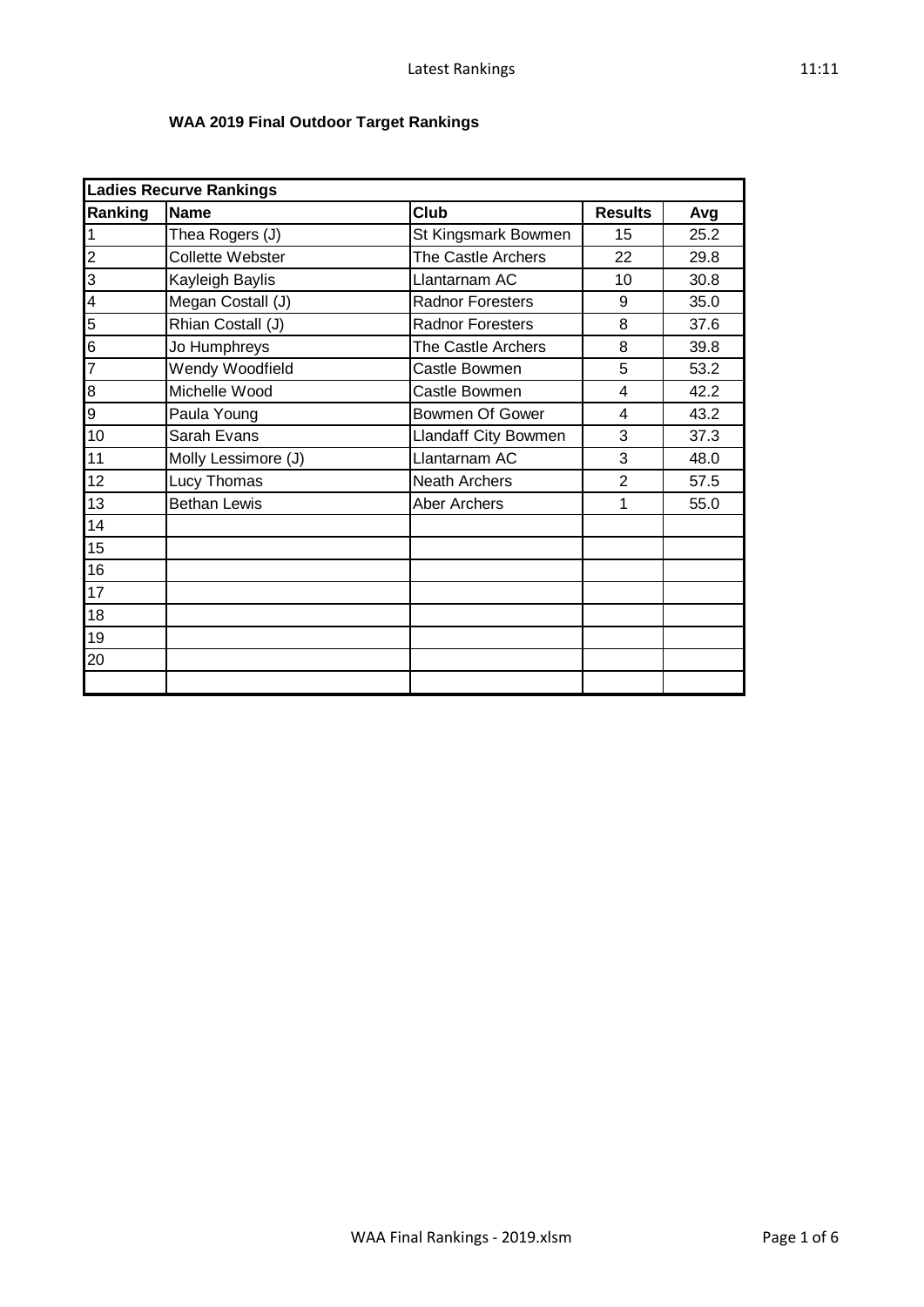| <b>Gents Recurve Rankings</b>                                       |                        |                             |                         |      |  |
|---------------------------------------------------------------------|------------------------|-----------------------------|-------------------------|------|--|
| <b>Ranking</b>                                                      | <b>Name</b>            | Club                        | <b>Results</b>          | Avg  |  |
| $\mathbf{1}$                                                        | Ryan Pinder            | <b>Radnor Foresters</b>     | 18                      | 17.2 |  |
| $\frac{2}{3}$ $\frac{3}{4}$ $\frac{4}{5}$ $\frac{6}{7}$             | Dave Phillips          | Llantarnam AC               | 21                      | 21.4 |  |
|                                                                     | Jakob Barrett-Rees (J) | <b>Blandy-Jenkins</b>       | 9                       | 24.4 |  |
|                                                                     | Jonathan Dyke          | Llantarnam AC               | 23                      | 24.6 |  |
|                                                                     | Nathan Willcox         | <b>Blandy-Jenkins</b>       | 10                      | 27.6 |  |
|                                                                     | <b>John Dowsett</b>    | The Castle Archers          | 12                      | 29.6 |  |
|                                                                     | Anthony Lessimore      | Llantarnam AC               | 9                       | 32.8 |  |
| $\begin{array}{c}\n 8 \\  \hline\n 9 \\  \hline\n 10\n \end{array}$ | <b>Tony Nilsen</b>     | Pentref Bowmen              | 12                      | 34.4 |  |
|                                                                     | Ben Weston (J)         | Llantarnam AC               | 9                       | 35.8 |  |
|                                                                     | <b>Mike Barnes</b>     | Castle Bowmen               | 5                       | 37.8 |  |
| 11                                                                  | <b>Tony Costall</b>    | <b>Radnor Foresters</b>     | 8                       | 38.6 |  |
| 12                                                                  | <b>Simon Squires</b>   | <b>Llandaff City Bowmen</b> | $\overline{7}$          | 40.2 |  |
| 13                                                                  | <b>Nigel Davies</b>    | Perriswood Bowmen           | 12                      | 40.6 |  |
| 14                                                                  | <b>Oliver Squires</b>  | <b>Llandaff City Bowmen</b> | $\overline{7}$          | 41.4 |  |
| 15                                                                  | <b>Matt Butler</b>     | Swansea University          | 6                       | 42.8 |  |
| 16                                                                  | <b>Rick Seal</b>       | Castle Bowmen               | 12                      | 44.4 |  |
| 17                                                                  | Steve Chamberlain      | Castle Bowmen               | 8                       | 47.6 |  |
| 18                                                                  | Stephen Kelly          | Wrexham Bowmen              | 4                       | 37.5 |  |
| 19                                                                  | <b>Charles Cornes</b>  | <b>Gronant Bowmen</b>       | $\overline{4}$          | 38.5 |  |
| 20                                                                  | Tony Jones             | Llandaff City Bowmen        | $\overline{\mathbf{4}}$ | 47.5 |  |
| 21                                                                  | Glenn Bell             | Cambria Bowmen              | 3                       | 32.6 |  |
| 22                                                                  | John Whitney           | <b>Blandy-Jenkins</b>       | 3                       | 37.6 |  |
| 23                                                                  | Gavin Tsang            | Swansea University          | $\overline{2}$          | 41.0 |  |
| 24                                                                  | Bryan Allen            | <b>Bowmen Of Gower</b>      | $\overline{2}$          | 43.5 |  |
| 25                                                                  | Martyn Vincent         | <b>Neath Archers</b>        | $\overline{2}$          | 44.5 |  |
| 26                                                                  | <b>Rhys Wilkins</b>    | East Lodge Archers          | $\overline{2}$          | 46.0 |  |
| 27                                                                  | David Suffiled         | Llantarnam AC               | $\overline{2}$          | 46.0 |  |
| 28                                                                  | Adam Evans             | Wrexham Bowmen              | $\overline{2}$          | 46.5 |  |
| 29                                                                  | <b>Bill Robertson</b>  | Wrexham Bowmen              | $\overline{2}$          | 49.5 |  |
| 30                                                                  | Ryan Prosser           | Castle Bowmen               | $\overline{2}$          | 51.5 |  |
| 31                                                                  | Simon Tucker           | <b>Neath Archers</b>        | $\overline{2}$          | 52.0 |  |
| 32                                                                  | Mark Howcroft          | Castle Bowmen               | $\overline{c}$          | 54.0 |  |
| 33                                                                  | Jon Thornhill          | Saethwyr Pontiets           | $\overline{2}$          | 56.5 |  |
| 34                                                                  | Daniel Howcroft        | Castle Bowmen               | $\overline{2}$          | 60.0 |  |
| 35                                                                  | David Pink             | <b>Neath Archers</b>        | $\overline{c}$          | 64.0 |  |
| 36                                                                  | Tim Hazell             | Llantarnam AC               | 1                       | 40.0 |  |
| 37                                                                  | <b>Nick Whiting</b>    | Cambria Bowmen              | 1                       | 40.0 |  |
| 38                                                                  | Jason Callow           | Llandaff City Bowmen        | 1                       | 44.0 |  |
| 39                                                                  | Robert Haigh           | Swansea University          | 1                       | 46.0 |  |
| 40                                                                  | <b>Phil Price</b>      | Wrexham Bowmen              | $\mathbf 1$             | 47.0 |  |
| 41                                                                  | David Suffield         | Llantarnam AC               | 1                       | 53.0 |  |
| 42                                                                  | <b>MIchal Nibudek</b>  | <b>Swansea University</b>   | $\mathbf{1}$            | 54.0 |  |
| 43                                                                  | <b>Guy Codrington</b>  | Swansea University          | 1                       | 56.0 |  |
|                                                                     |                        |                             |                         |      |  |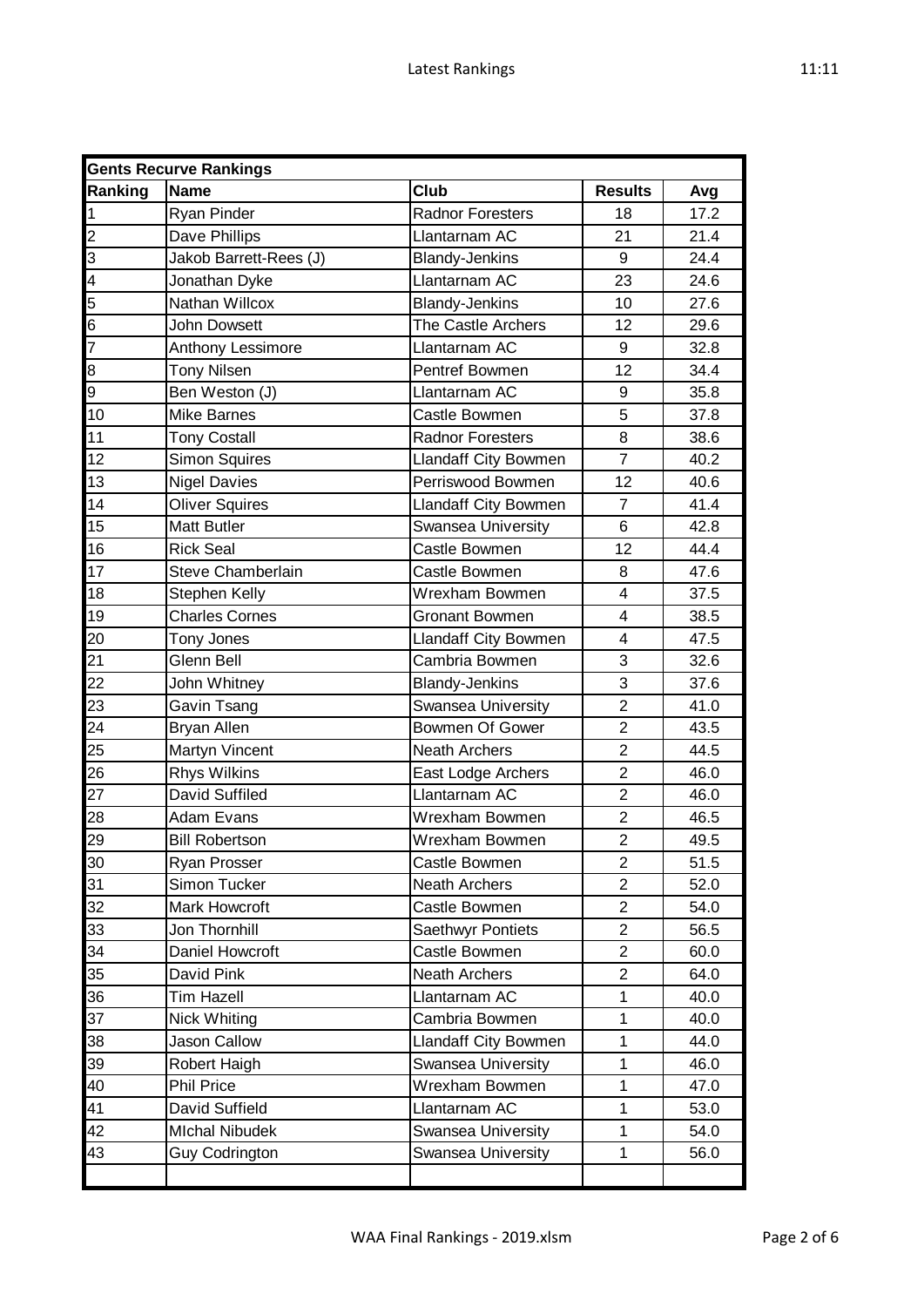|                | <b>Ladies Compound Rankings</b> |                              |                |      |  |  |
|----------------|---------------------------------|------------------------------|----------------|------|--|--|
| Ranking        | <b>Name</b>                     | Club                         | <b>Results</b> | Avg  |  |  |
| 1              | Kim Swetman                     | <b>Silvercloud Archers</b>   | 8              | 21.6 |  |  |
| $\overline{c}$ | Victoria Flanagan               | Llantarnam AC                | 24             | 23.6 |  |  |
| 3              | Rhona Halliday Noden            | Gronant Bowmen               | 21             | 24.2 |  |  |
| 4              | <b>Tracy Reece</b>              | <b>Llandaff City Bowmen</b>  | 6              | 30.6 |  |  |
| 5              | Gwenda Humphreys                | The Castle Archers           | 9              | 31.2 |  |  |
| 6              | Amanda Bohen                    | <b>RJD Archers</b>           | 13             | 31.4 |  |  |
| $\overline{7}$ | Judith Stolzenburg              | Cambria Bowmen               | $\overline{2}$ | 31.0 |  |  |
| $\overline{8}$ | Sue Thompson                    | Corus AC                     | $\overline{2}$ | 32.5 |  |  |
| ଚ<br>ଚ         | Jodie Grinham                   | <b>Silvercloud Archers</b>   | 1              | 5.0  |  |  |
| 10             | Nicole Almond                   | Swansea University           | 1              | 32.0 |  |  |
| 11             | Cyra Rawdin-Jones               | Archery GB                   | 1              | 35.0 |  |  |
| 12             | <b>Rebecca Eckles</b>           | <b>Cardiff University AC</b> | 1              | 38.0 |  |  |
| 13             | Molly Jones                     | <b>Blandy-Jenkins</b>        | 1              | 57.0 |  |  |
| 14             |                                 |                              |                |      |  |  |
| 15             |                                 |                              |                |      |  |  |
| 16             |                                 |                              |                |      |  |  |
| 17             |                                 |                              |                |      |  |  |
| 18             |                                 |                              |                |      |  |  |
| 19             |                                 |                              |                |      |  |  |
| 20             |                                 |                              |                |      |  |  |
|                |                                 |                              |                |      |  |  |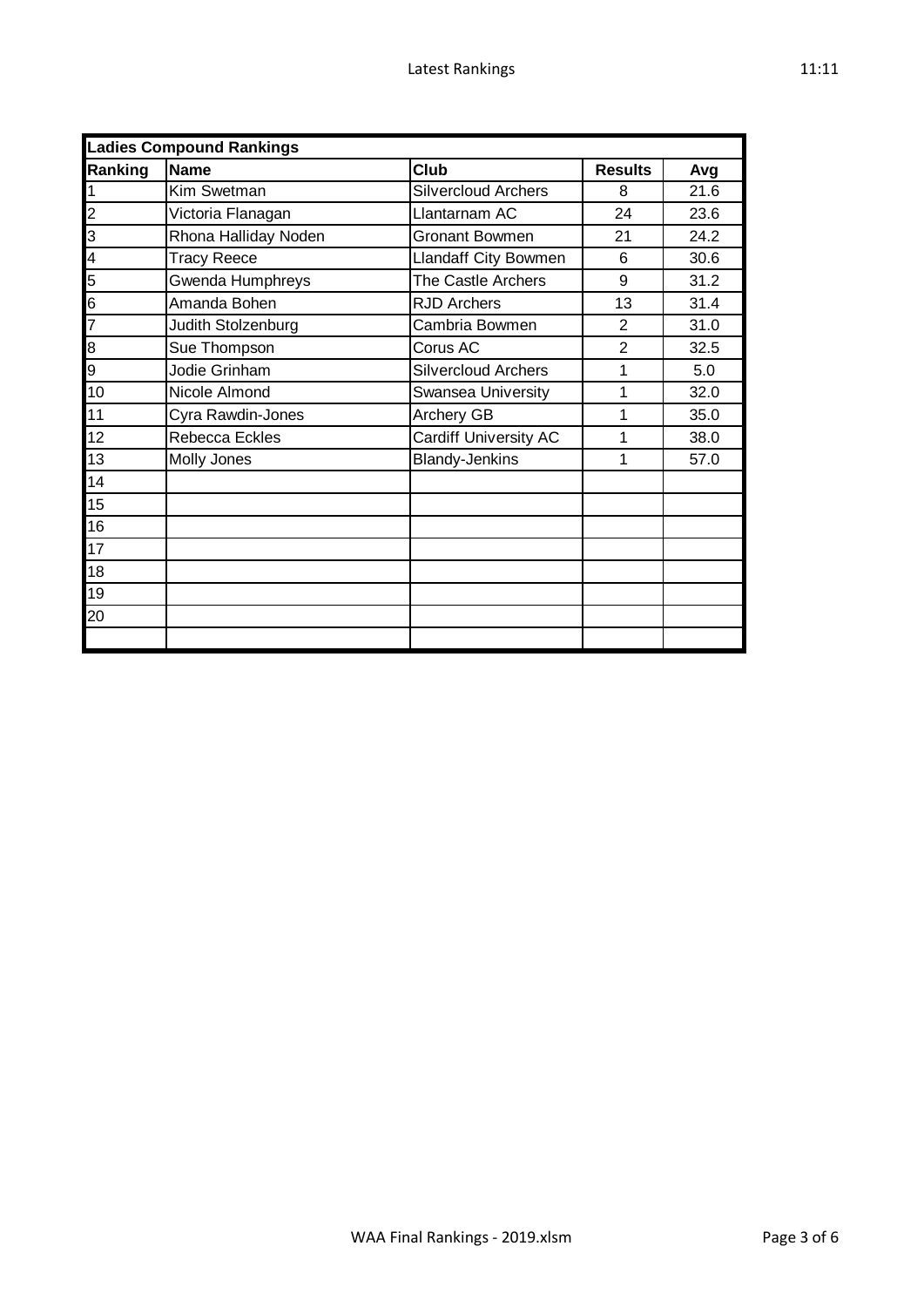| <b>Gents Compound Rankings</b> |                          |                                |                |      |  |  |
|--------------------------------|--------------------------|--------------------------------|----------------|------|--|--|
| Ranking                        | <b>Name</b>              | <b>Club</b>                    | <b>Results</b> | Avg  |  |  |
| $\mathbf{1}$                   | Tapani Kalmaru           | The Castle Archers             | 8              | 6.2  |  |  |
|                                | <b>Colin Williams</b>    | <b>Neath Archers</b>           | 27             | 6.2  |  |  |
| $\frac{2}{3}$ $\frac{3}{4}$    | <b>Rhys Harper</b>       | <b>Gronant Bowmen</b>          | 14             | 8.2  |  |  |
|                                | Paul Pinder              | <b>Radnor Foresters</b>        | 21             | 9.6  |  |  |
|                                | <b>Mark Price</b>        | <b>Neath Archers</b>           | 14             | 11.0 |  |  |
| $\frac{5}{6}$ $\frac{6}{7}$    | <b>Chris Cassells</b>    | <b>Aber Archers</b>            | 8              | 12.4 |  |  |
|                                | <b>Steve Edwards</b>     | Llantarnam AC                  | 16             | 12.8 |  |  |
|                                | Jonathan Maher           | <b>Silvercloud Archers</b>     | 6              | 13.8 |  |  |
| $\frac{8}{8}$                  | Will Shackley            | <b>Neath Archers</b>           | 8              | 14.6 |  |  |
| 10                             | Matthew Neve (CUL)       | Perriswood Bowmen              | 17             | 16.0 |  |  |
| 11                             | Roger Moore              | <b>Gronant Bowmen</b>          | 10             | 16.4 |  |  |
| 12                             | Pete Bland               | Llantarnam AC                  | 8              | 17.0 |  |  |
| 13                             | David Harding            | <b>RJD Archers</b>             | 16             | 17.0 |  |  |
| 14                             | David Roberts            | Llandaff City Bowmen           | 10             | 17.6 |  |  |
| 15                             | Wayne Champion           | St Kingsmark Bowmen            | 10             | 19.6 |  |  |
| 16                             | William Murphy           | Bowmen Of Gower                | 5              | 23.8 |  |  |
| 17                             | Bob Pinder (J)           | <b>Radnor Foresters</b>        | 12             | 25.8 |  |  |
| 18                             | Philip Weston            | Llantarnam AC                  | 11             | 26.2 |  |  |
| 19                             | <b>Tim Dark</b>          | St Kingsmark Bowmen            | $\overline{7}$ | 26.6 |  |  |
| 20                             | Robert Jones             | <b>Celtic Archers</b>          | 5              | 26.8 |  |  |
| 21                             | lan Carpenter            | Llantarnam AC                  | 10             | 27.6 |  |  |
| 22                             | Simon Bohen              | <b>RJD Archers</b>             | 15             | 30.4 |  |  |
| 23                             | Matt Walker              | Swansea University             | 6              | 36.6 |  |  |
| 24                             | Morgan Fossett (J)       | <b>Blandy-Jenkins</b>          | 4              | 32.2 |  |  |
| 25                             | Klim McCarthy (J)        | <b>Blandy-Jenkins</b>          | $\overline{4}$ | 60.0 |  |  |
| 26                             | <b>Graham Rees-Evans</b> | <b>Neath Archers</b>           | 3              | 21.3 |  |  |
| 27                             | Rhys Jones               | Gwynedd Bowmen                 | 3              | 25.6 |  |  |
| 28                             | Marek Pawlik             | <b>Fort Archers</b>            | $\overline{2}$ | 18.0 |  |  |
| 29                             | Tom Jackson              | Swansea University             | $\overline{2}$ | 20.0 |  |  |
| $\overline{30}$                | Ricki Duffield           | Swansea University             | $\overline{2}$ | 27.0 |  |  |
| 31                             | Dai Davies               | 3 Counties Archers             | 2              | 27.5 |  |  |
| 32                             | Finnlay Barrett-Rees (J) | <b>Blandy-Jenkins</b>          | $\overline{2}$ | 37.0 |  |  |
| 33                             | leuan Thomas             | Archery GB                     | 1              | 18.0 |  |  |
| 34                             | Steffan Benson           | Bowmen Of Gower                | 1              | 23.0 |  |  |
| 35                             | Shane Thomas             | North Gwent Archers            | 1              | 28.0 |  |  |
| 36                             | Gwyn Mitchell            | Gronant Bowmen                 | 1              | 32.0 |  |  |
| 37                             | Huw Harper               | <b>Gronant Bowmen</b>          | 1              | 33.0 |  |  |
| 38                             | Paul Williams            | <b>Gronant Bowmen</b>          | 1              | 39.0 |  |  |
| 39                             | Ioan Rees (J)            | <b>City of Newport Archers</b> | 1              | 39.0 |  |  |
| 40                             |                          |                                |                |      |  |  |
|                                |                          |                                |                |      |  |  |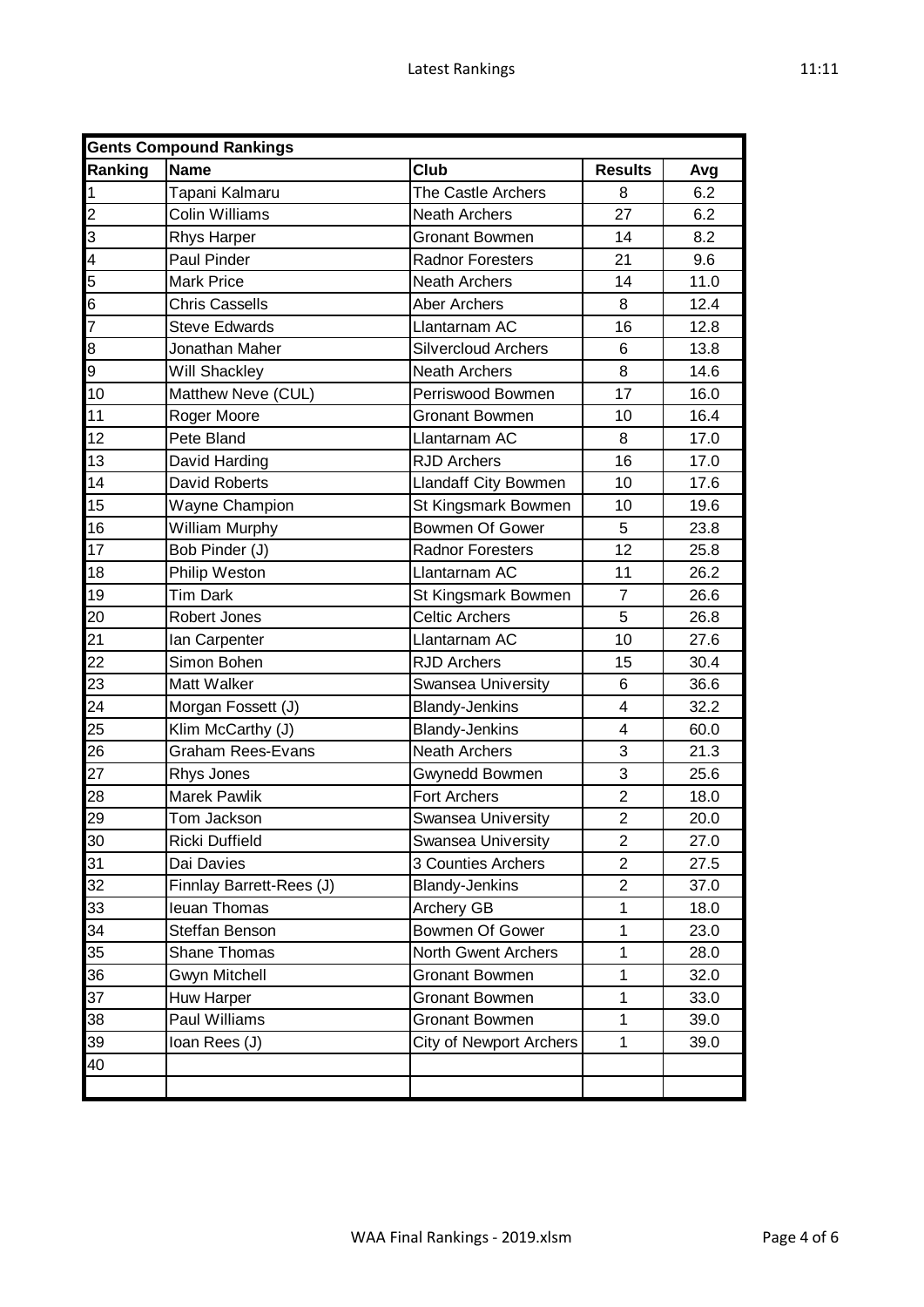| <b>Ladies Barebow Rankings</b> |                         |                      |                |      |  |
|--------------------------------|-------------------------|----------------------|----------------|------|--|
| Ranking                        | <b>Name</b>             | <b>Club</b>          | <b>Results</b> | Avg  |  |
|                                | Kathryn Counsell        | Castle Bowmen        | 13             | 48.8 |  |
| $\overline{2}$                 | <b>Caroline Prosser</b> | Castle Bowmen        | 8              | 51.0 |  |
| l3                             | Aubrey Whitish          | Swansea University   | 8              | 54.6 |  |
| 4                              | Sarah Idziaszczyk       | Castle Bowmen        | 8              | 54.8 |  |
| 5                              | Tina Isidoro            | Llandaff City Bowmen | 6              | 59.4 |  |
| 6                              | Paulina Zochowska       | Swansea University   | $\overline{2}$ | 59.5 |  |
|                                | Sally Tucker            | <b>Neath Archers</b> |                | 65.0 |  |
| 8                              |                         |                      |                |      |  |
| gl                             |                         |                      |                |      |  |
| 10                             |                         |                      |                |      |  |
|                                |                         |                      |                |      |  |

| <b>Gents Barebow Rankings</b> |                        |                       |                |      |  |
|-------------------------------|------------------------|-----------------------|----------------|------|--|
| Ranking                       | <b>Name</b>            | Club                  | <b>Results</b> | Avg  |  |
|                               | Mike Woodfield (BB)    | Castle Bowmen         | 14             | 39.0 |  |
| $\overline{c}$                | Christopher Oaten      | Castle Bowmen         | 14             | 41.8 |  |
| $\overline{3}$                | James Hayday           | Swansea University    | 5              | 46.0 |  |
| $\overline{\mathcal{A}}$      | Darran Cooke           | Llantarnam AC         | 11             | 49.2 |  |
| 5                             | Dave Allen             | <b>RJD Archers</b>    | 8              | 52.2 |  |
| $\overline{6}$                | Tobias Johnson         | <b>Neath Archers</b>  | 5              | 54.6 |  |
| 7                             | <b>Phil Bailey</b>     | Cymric Archers        | 3              | 52.6 |  |
| $\overline{\mathbf{8}}$       | <b>Graham Williams</b> | <b>RJD Archers</b>    | 3              | 57.6 |  |
| 9                             | Karl Craddock          | Castle Bowmen         | $\overline{2}$ | 46.0 |  |
| 10                            | Ian Moore              | Castle Bowmen         | $\overline{2}$ | 53.5 |  |
| 11                            | Luke Williams          | <b>Celtic Archers</b> | $\overline{2}$ | 54.0 |  |
| 12                            | Dave Bowen             | Cymric Archers        | $\overline{2}$ | 60.0 |  |
| 13                            | Lewis Fisher           | <b>Aber Archers</b>   | $\overline{2}$ | 60.5 |  |
| 14                            | Adam Tankard           | Swansea University    | $\overline{2}$ | 62.0 |  |
| 15                            | <b>Terence Barclay</b> | Wrexham Bowmen        | 1              | 54.0 |  |
| 16                            | Gareth Jones           | <b>Blandy-Jenkins</b> | 1              | 57.0 |  |
| 17                            | Arren Roach            | Aber Archers          | 1              | 63.0 |  |
| 18                            | Mark MacArtney         | <b>Aber Archers</b>   | 1              | 65.0 |  |
| 19                            |                        |                       |                |      |  |
| 20                            |                        |                       |                |      |  |
|                               |                        |                       |                |      |  |